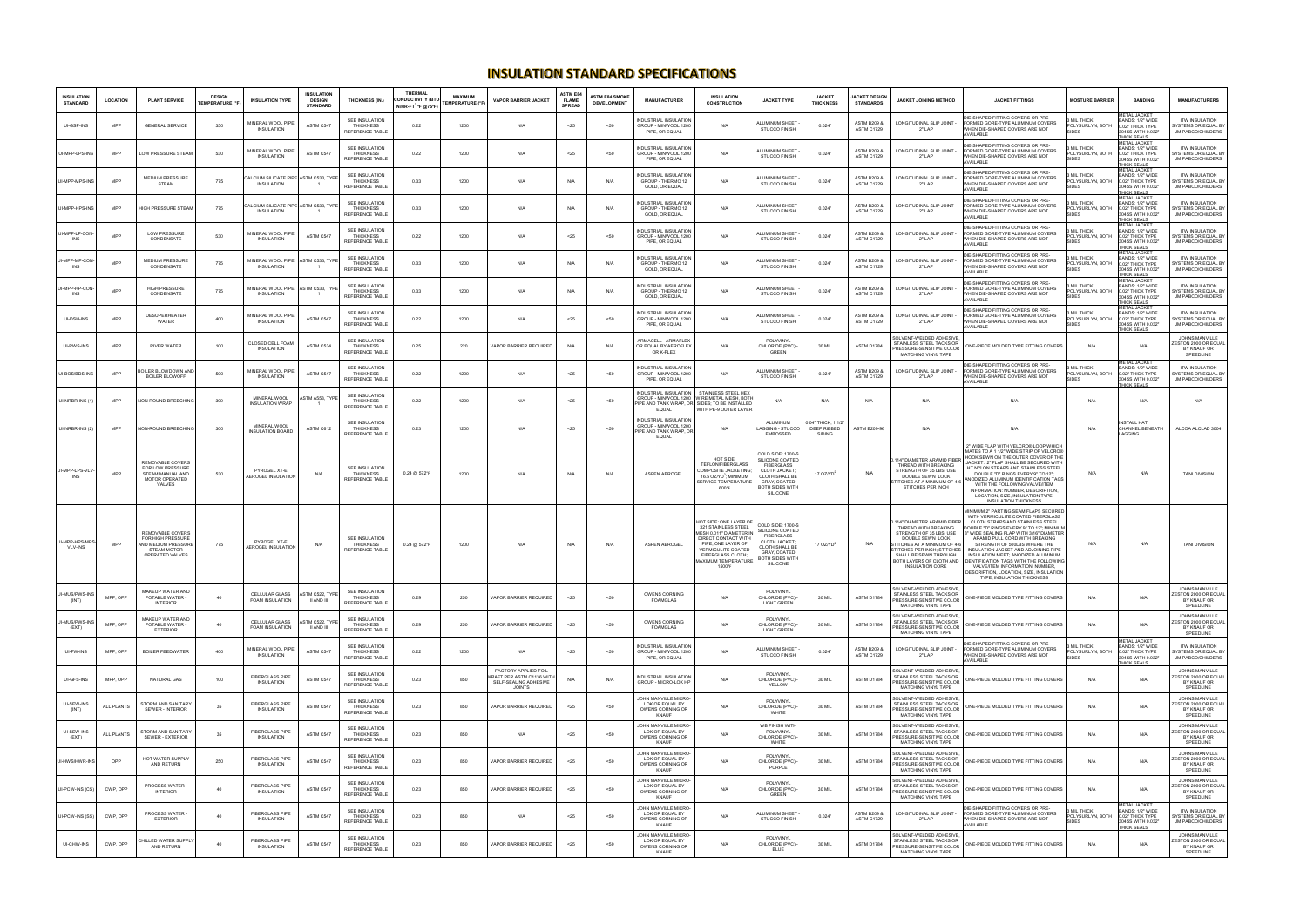## **INSULATION STANDARD SPECIFICATIONS**

| <b>INSULATION</b><br><b>STANDARD</b> | <b>LOCATION</b> | <b>PLANT SERVICE</b>                                                                           | <b>DESIGN</b><br><b>FEMPERATURE (°F)</b> | <b>INSULATION TYPE</b>                     | <b>INSULATION</b><br><b>DESIGN</b><br><b>STANDARD</b> | <b>THICKNESS (IN.)</b>                                              | THERMAL<br><b>CONDUCTIVITY (BTU</b><br>IN/HR-FT <sup>2</sup> °F @75°F) | <b>MAXIMUM</b><br><b>TEMPERATURE (°F)</b> | <b>VAPOR BARRIER JACKET</b> | <b>ASTM E84</b><br><b>FLAME</b><br><b>SPREAD</b> | <b>ASTM E84 SMOKE</b><br><b>DEVELOPMENT</b> | <b>MANUFACTURER</b>                                                       | <b>INSULATION</b><br><b>CONSTRUCTION</b>                                                                                                                                                                 | <b>JACKET TYPE</b>                                                                                                                                       | <b>JACKET</b><br><b>THICKNESS</b> | <b>JACKET DESIGN</b><br><b>STANDARDS</b> | JACKET JOINING METHOD                                                                                                                                                                                                                           | <b>JACKET FITTINGS</b>                                                                                                                                                                                                                                                                                                                                                                                                                                                                                               | <b>MOSTURE BARRIER</b>                 | <b>BANDING</b>                                                                                  | <b>MANUFACTURERS</b>                                                      |
|--------------------------------------|-----------------|------------------------------------------------------------------------------------------------|------------------------------------------|--------------------------------------------|-------------------------------------------------------|---------------------------------------------------------------------|------------------------------------------------------------------------|-------------------------------------------|-----------------------------|--------------------------------------------------|---------------------------------------------|---------------------------------------------------------------------------|----------------------------------------------------------------------------------------------------------------------------------------------------------------------------------------------------------|----------------------------------------------------------------------------------------------------------------------------------------------------------|-----------------------------------|------------------------------------------|-------------------------------------------------------------------------------------------------------------------------------------------------------------------------------------------------------------------------------------------------|----------------------------------------------------------------------------------------------------------------------------------------------------------------------------------------------------------------------------------------------------------------------------------------------------------------------------------------------------------------------------------------------------------------------------------------------------------------------------------------------------------------------|----------------------------------------|-------------------------------------------------------------------------------------------------|---------------------------------------------------------------------------|
| UI-CS-INS (INT)                      | CWP, OPP        | CONDENSER WATER<br><b>INTERIOR</b>                                                             | 40                                       | <b>FIBERGLASS PIPE</b><br>INSULATION       | ASTM C547                                             | SEE INSULATION<br><b>THICKNESS</b><br>REFERENCE TABLE               | 0.23                                                                   | 850                                       | VAPOR BARRIER REQUIRED      | < 25                                             | 50<                                         | JOHN MANVILLE MICRO-<br>LOK OR EQUAL BY<br>OWENS CORNING OR<br>KNAUF      | N/A                                                                                                                                                                                                      | POLYVINYL<br>CHLORIDE (PVC) -<br>GRAY                                                                                                                    | 30 MIL                            | ASTM D1784                               | SOLVENT-WELDED ADHESIVE<br>STAINLESS STEEL TACKS OR<br>PRESSURE-SENSITIVE COLOR<br>MATCHING VINYL TAPE                                                                                                                                          | ONE-PIECE MOLDED TYPE FITTING COVERS                                                                                                                                                                                                                                                                                                                                                                                                                                                                                 | N/A                                    | N/A                                                                                             | JOHNS MANVILLE<br>ESTON 2000 OR EQUAL<br>BY KNAUF OR<br>SPEEDLINE         |
| UI-CS-INS (EXT)                      | CWP, OPP        | CONDENSER WATER<br><b>EXTERIOR</b>                                                             | 40                                       | FIBERGLASS PIPE<br><b>INSULATION</b>       | ASTM C547                                             | <b>SEE INSULATION</b><br><b>THICKNESS</b><br><b>REFERENCE TABLE</b> | 0.23                                                                   | 850                                       | N/A                         | $25$                                             | $50$                                        | OHN MANVILLE MICRO-<br>LOK OR EQUAL BY<br>OWENS CORNING OR<br>KNAUF       | N/A                                                                                                                                                                                                      | ALUMINUM SHEET<br><b>STUCCO FINISH</b>                                                                                                                   | 0.024"                            | <b>ASTM B209 &amp;</b><br>ASTM C1729     | LONGITUDINAL SLIP JOINT<br>$2"$ LAP                                                                                                                                                                                                             | DIE-SHAPED FITTING COVERS OR PRE-<br>FORMED GORE-TYPE ALUMINUM COVERS<br>WHEN DIE-SHAPED COVERS ARE NOT<br>AVAILABLE                                                                                                                                                                                                                                                                                                                                                                                                 | MIL THICK<br>POLYSURLYN, BOTH<br>SIDES | <b>METAL JACKET</b><br>BANDS: 1/2" WIDE<br>0.02" THICK TYPE<br>304SS WITH 0.032"<br>THICK SEALS | <b>ITW INSULATION</b><br>YSTEMS OR EQUAL BY<br>JM PABCO/CHILDERS          |
| UI-LPS-INS                           | CWP, OPP        | LOW PRESSURE STEAM                                                                             | 300                                      | <b>FIBERGLASS PIPE</b><br>INSULATION       | ASTM C547                                             | SEE INSULATION<br><b>THICKNESS</b><br>REFERENCE TABLE               | 0.23                                                                   | 850                                       | N/A                         | $25$                                             | $50$                                        | JOHN MANVILLE MICRO-<br>LOK OR EQUAL BY<br>OWENS CORNING OR<br>KNAUF      | N/A                                                                                                                                                                                                      | POLYVINYL<br>CHLORIDE (PVC) -<br>ORANGE                                                                                                                  | 30 MIL                            | ASTM D1784                               | SOLVENT-WELDED ADHESIVE<br>STAINLESS STEEL TACKS OR<br>PRESSURE-SENSITIVE COLOR<br>MATCHING VINYL TAPE                                                                                                                                          | ONE-PIECE MOLDED TYPE FITTING COVERS                                                                                                                                                                                                                                                                                                                                                                                                                                                                                 | N/A                                    | N/A                                                                                             | JOHNS MANVILLE<br>ESTON 2000 OR EQUAL<br>BY KNAUF OR<br>SPEEDLINE         |
| UI-HPS-INS                           | CWP, OPP        | <b>IIGH PRESSURE STEAM</b><br>FOR CHILLED WATER<br>PLANT                                       | 400                                      | <b>FIBERGLASS PIPE</b><br>INSULATION       | ASTM C547                                             | <b>SEE INSULATION</b><br><b>THICKNESS</b><br>REFERENCE TABLE        | 0.23                                                                   | 850                                       | N/A                         | $25$                                             | $50$                                        | OHN MANVILLE MICRO-<br>LOK OR EQUAL BY<br>OWENS CORNING OR<br>KNAUF       | N/A                                                                                                                                                                                                      | POLYVINYL<br>CHLORIDE (PVC) -<br><b>RFD</b>                                                                                                              | 30 MIL                            | <b>ASTM D1784</b>                        | SOLVENT-WELDED ADHESIVE.<br>STAINLESS STEEL TACKS OR<br>PRESSURE-SENSITIVE COLOR<br>MATCHING VINYL TAPE                                                                                                                                         | ONE-PIECE MOLDED TYPE FITTING COVERS                                                                                                                                                                                                                                                                                                                                                                                                                                                                                 | N/A                                    | N/A                                                                                             | JOHNS MANVILLE<br>ESTON 2000 OR EQUAL<br>BY KNAUF OR<br>SPEEDLINE         |
| UI-LP-CON-INS                        | CWP, OPP        | <b>LOW PRESSURE</b><br>CONDENSATE                                                              | 300                                      | FIBERGLASS PIPE<br>INSULATION              | ASTM C547                                             | SEE INSULATION<br><b>THICKNESS</b><br>REFERENCE TABLE               | 0.23                                                                   | 850                                       | N/A                         | $25$                                             | $50$                                        | JOHN MANVILLE MICRO-<br>LOK OR EQUAL BY<br>OWENS CORNING OR<br>KNAUF      | N/A                                                                                                                                                                                                      | POI YVINYI<br>CHLORIDE (PVC) -<br>GRAY                                                                                                                   | 30 MIL                            | ASTM D1784                               | SOLVENT-WELDED ADHESIVE.<br>STAINLESS STEEL TACKS OR<br>PRESSURE-SENSITIVE COLOR<br>MATCHING VINYL TAPE                                                                                                                                         | ONE-PIECE MOLDED TYPE FITTING COVERS                                                                                                                                                                                                                                                                                                                                                                                                                                                                                 | N/A                                    | N/A                                                                                             | <b>JOHNS MANVILLE</b><br>ESTON 2000 OR EQUAI<br>BY KNAUF OR<br>SPEEDLINE  |
| UI-HP-CON-INS                        | CWP, OPP        | <b>MEDIUM PRESSURE</b><br>CONDENSATE                                                           | 400                                      | <b>FIBERGI ASS PIPE</b><br>INSULATION      | ASTM C547                                             | <b>SEE INSULATION</b><br><b>THICKNESS</b><br>REFERENCE TABLE        | 0.23                                                                   | 850                                       | N/A                         | $25$                                             | 50                                          | OHN MANVILLE MICRO<br>LOK OR EQUAL BY<br>OWENS CORNING OR<br><b>KNAUF</b> | N/A                                                                                                                                                                                                      | POI YVINYI<br>CHLORIDE (PVC)<br>GRAY                                                                                                                     | 30 MIL                            | ASTM D1784                               | SOLVENT-WELDED ADHESIVE<br>STAINLESS STEEL TACKS OR<br>PRESSURE-SENSITIVE COLOR<br>MATCHING VINYL TAPE                                                                                                                                          | ONE-PIECE MOLDED TYPE FITTING COVERS                                                                                                                                                                                                                                                                                                                                                                                                                                                                                 | N/A                                    | N/A                                                                                             | JOHNS MANVILLE<br><b>ESTON 2000 OR EQUA</b><br>BY KNAUF OR<br>SPEEDLINE   |
| UI-LPS-VLV-INS                       | CWP, OPP        | REMOVABLE COVERS<br>FOR LOW PRESSURE<br>STEAM MANUAL AND<br>MOTOR OPERATED<br>VALVES           | 300                                      | PYROGEL XT-E<br><b>AEROGEL INSULATION</b>  | N/A                                                   | SEE INSULATION<br><b>THICKNESS</b><br>REFERENCE TABLE               | 0.24 @ 572*F                                                           | 1200                                      | N/A                         | N/A                                              | N/A                                         | ASPEN AEROGEL                                                             | HOT SIDE:<br>TEFLON/FIBERGLASS<br>COMPOSITE JACKETING<br>$16.5$ OZ/YD <sup>2</sup> : MINIMUM<br><b>SERVICE TEMPERATURE</b><br>600°F                                                                      | COLD SIDE: 1700-9<br>SILICONE COATED<br><b>FIBERGLASS</b><br><b>CLOTH JACKET</b><br>CLOTH SHALL BE<br>GRAY, COATED<br>BOTH SIDES WITH<br>SILICONE        | 17 $OZND2$                        | N/A                                      | 114" DIAMETER ARAMID FIBER<br>THREAD WITH BREAKING<br>STRENGTH OF 35 LBS, USE<br>DOUBLE SEWN LOCK<br>TITCHES AT A MINIMUM OF 4-6<br>STITCHES PER INCH                                                                                           | 2" WIDE FLAP WITH VELCRO® LOOP WHICH<br>MATES TO A 1 1/2" WIDE STRIP OF VELCRO®<br>HOOK SEWN ON THE OUTER COVER OF THE<br>JACKET. 2" FLAP SHALL BE SECURED WITH<br>HT NYLON STRAPS AND STAINLESS STEEL<br>DOUBLE "D" RINGS EVERY 9" TO 12";<br>NODIZED ALUMINUM IDENTIFICATION TAGS<br>WITH THE FOLLOWING VALVE/ITEM<br>INFORMATION: NUMBER, DESCRIPTION.<br>LOCATION, SIZE, INSULATION TYPE,<br><b>INSULATION THICKNESS</b>                                                                                         | N/A                                    | N/A                                                                                             | <b>TANI DIVISION</b>                                                      |
| UI-HPS-VLV-INS                       | CWP, OPP        | REMOVABLE COVERS<br>FOR HIGH PRESSURE<br>AND MEDIUM PRESSURI<br>STFAM MOTOR<br>OPERATED VALVES | 400                                      | PYROGEL XT-E<br><b>AEROGEL INSULATION</b>  | N/A                                                   | SEE INSULATION<br>THICKNESS<br>REFERENCE TABLE                      | 0.24 @ 572*F                                                           | 1200                                      | N/A                         | N/A                                              | N/A                                         | ASPEN AEROGEL                                                             | HOT SIDE: ONE LAYER OF<br>321 STAINLESS STEEL<br>MESH 0.011" DIAMETER IN<br>DIRECT CONTACT WITH<br>PIPE, ONE LAYER OF<br>VERMICULITE COATED<br><b>FIBERGLASS CLOTH;</b><br>MAXIMUM TEMPERATURE<br>1500°F | COLD SIDE: 1700-S<br>SILICONE COATED<br><b>FIBERGLASS</b><br><b>CLOTH JACKET</b><br><b>CLOTH SHALL BE</b><br>GRAY, COATED<br>BOTH SIDES WITH<br>SILICONE | 17 $OZND^2$                       | N/A                                      | 114" DIAMETER ARAMID FIBER<br>THREAD WITH BREAKING<br>STRENGTH OF 35 LBS. USE<br>DOUBLE SEWN LOCK<br>STITCHES AT A MINIMUM OF 4-6<br>STITCHES PER INCH: STITCHES<br>SHALL BE SEWN THROUGH<br>BOTH LAYERS OF CLOTH AND<br><b>INSULATION CORE</b> | MINIMUM 2" PARTING SEAM FLAPS SECURED<br>WITH VERMICULITE COATED FIBERGLASS<br>CLOTH STRAPS AND STAINLESS STEEL<br>DOUBLE "D" RINGS EVERY 9" TO 12"; MINIMUM<br>" WIDE SEALING FLAP WITH 3/16" DIAMETER<br>ARAMID PULL CORD WITH BREAKING<br>STRENGTH OF 500LBS WHERE THE<br>INSULATION JACKET AND ADJOINING PIPE<br>INSULATION MEET; ANODIZED ALUMINUM<br><b>IDENTIFICATION TAGS WITH THE FOLLOWING</b><br>VALVE/ITEM INFORMATION: NUMBER,<br>DESCRIPTION, LOCATION, SIZE, INSULATION<br>TYPE, INSULATION THICKNESS | N/A                                    | N/A                                                                                             | <b>TANI DIVISION</b>                                                      |
| UI-DCW-INS                           | CWP OPP         | OMESTIC COLD WATER                                                                             | 50                                       | <b>FIBERGLASS PIPE</b><br>INSULATION       | ASTM C547                                             | <b>SEE INSULATION</b><br><b>THICKNESS</b><br>REFERENCE TABLE        | 0.23                                                                   | 850                                       | VAPOR BARRIER REQUIRED      | $25$                                             | 50<                                         | JOHN MANVILLE MICRO-<br>LOK OR EQUAL BY<br>OWENS CORNING OR<br>KNAUF      | N/A                                                                                                                                                                                                      | POLYVINYL<br>CHLORIDE (PVC)<br>GREEN                                                                                                                     | 30 MIL                            | ASTM D1784                               | SOLVENT-WELDED ADHESIVE<br>STAINLESS STEEL TACKS OR<br>PRESSURE-SENSITIVE COLOR<br>MATCHING VINYL TAPE                                                                                                                                          | ONE-PIECE MOLDED TYPE FITTING COVERS                                                                                                                                                                                                                                                                                                                                                                                                                                                                                 | N/A                                    | N/A                                                                                             | JOHNS MANVILLE<br>ZESTON 2000 OR EQUAL<br>BY KNAUF OR<br>SPEEDLINE        |
| UI-DHW-INS                           | CWP, OPP        | DOMESTIC HOT WATER                                                                             | 150                                      | <b>IBERGLASS PIPE</b><br><b>INSULATION</b> | ASTM C547                                             | <b>SEE INSULATION</b><br><b>THICKNESS</b><br><b>REFERENCE TABLE</b> | 0.23                                                                   | 850                                       | VAPOR BARRIER REQUIRED      | $25$                                             | $50$                                        | JOHN MANVILLE MICRO-<br>LOK OR EQUAL BY<br>OWENS CORNING OR<br>KNAUF      | N/A                                                                                                                                                                                                      | POLYVINYL<br>CHLORIDE (PVC) -<br>RED                                                                                                                     | 30 MIL                            | ASTM D1784                               | SOLVENT-WELDED ADHESIVE.<br>STAINLESS STEEL TACKS OR<br>PRESSURE-SENSITIVE COLOR<br>MATCHING VINYL TAPE                                                                                                                                         | ONE-PIECE MOLDED TYPE FITTING COVERS                                                                                                                                                                                                                                                                                                                                                                                                                                                                                 | N/A                                    | N/A                                                                                             | <b>JOHNS MANVILLE</b><br>STON 2000 OR EQUAL<br>BY KNAUF OR<br>SPEEDLINE   |
| UI-REF-INS                           | CWP. OPP        | <b>REFRIGERANT</b>                                                                             | 100                                      | CLOSED CELL FOAM<br>INSULATION             | ASTM C534                                             | <b>SEE INSULATION</b><br><b>THICKNESS</b><br>REFERENCE TABLE        | 0.25                                                                   | 220                                       | VAPOR BARRIER REQUIRED      | N/A                                              | N/A                                         | RMACELL - ARMAFLEX<br>OR EQUAL BY AEROFLEX<br>OR K-FLEX                   | N/A                                                                                                                                                                                                      | POLYVINYL<br>CHLORIDE (PVC)                                                                                                                              | 30 MIL                            | ASTM D1784                               | SOLVENT-WELDED ADHESIVE.<br>STAINLESS STEEL TACKS OR<br>PRESSURE-SENSITIVE COLOR<br>MATCHING VINYL TAPE                                                                                                                                         | ONE-PIECE MOLDED TYPE FITTING COVERS                                                                                                                                                                                                                                                                                                                                                                                                                                                                                 | N/A                                    | N/A                                                                                             | JOHNS MANVILLE<br>ESTON 2000 OR EQUAL<br>BY KNAUF OR<br>SPEEDLINE         |
| UI-RV-INS                            | CWP, OPP        | <b>REFRIGERANT VENT</b><br>PIPING                                                              | 100                                      | <b>FIBERGLASS PIPE</b><br>INSULATION       | ASTM C547                                             | <b>SEE INSULATION</b><br><b>THICKNESS</b><br>REFERENCE TABLE        | 0.23                                                                   | 850                                       | VAPOR BARRIER REQUIRED      | $25$                                             | < 50                                        | JOHN MANVILLE MICRO-<br>LOK OR EQUAL BY<br>OWENS CORNING OR<br>KNAUF      | N/A                                                                                                                                                                                                      | POLYVINYL<br>CHLORIDE (PVC)                                                                                                                              | 30 MIL                            | ASTM D1784                               | SOLVENT-WELDED ADHESIVE<br>STAINLESS STEEL TACKS OR<br>PRESSURE-SENSITIVE COLOR<br>MATCHING VINYL TAPE                                                                                                                                          | ONE-PIECE MOLDED TYPE FITTING COVERS                                                                                                                                                                                                                                                                                                                                                                                                                                                                                 | N/A                                    | N/A                                                                                             | <b>JOHNS MANVILLE</b><br>ZESTON 2000 OR EQUAL<br>BY KNAUF OR<br>SPEEDLINE |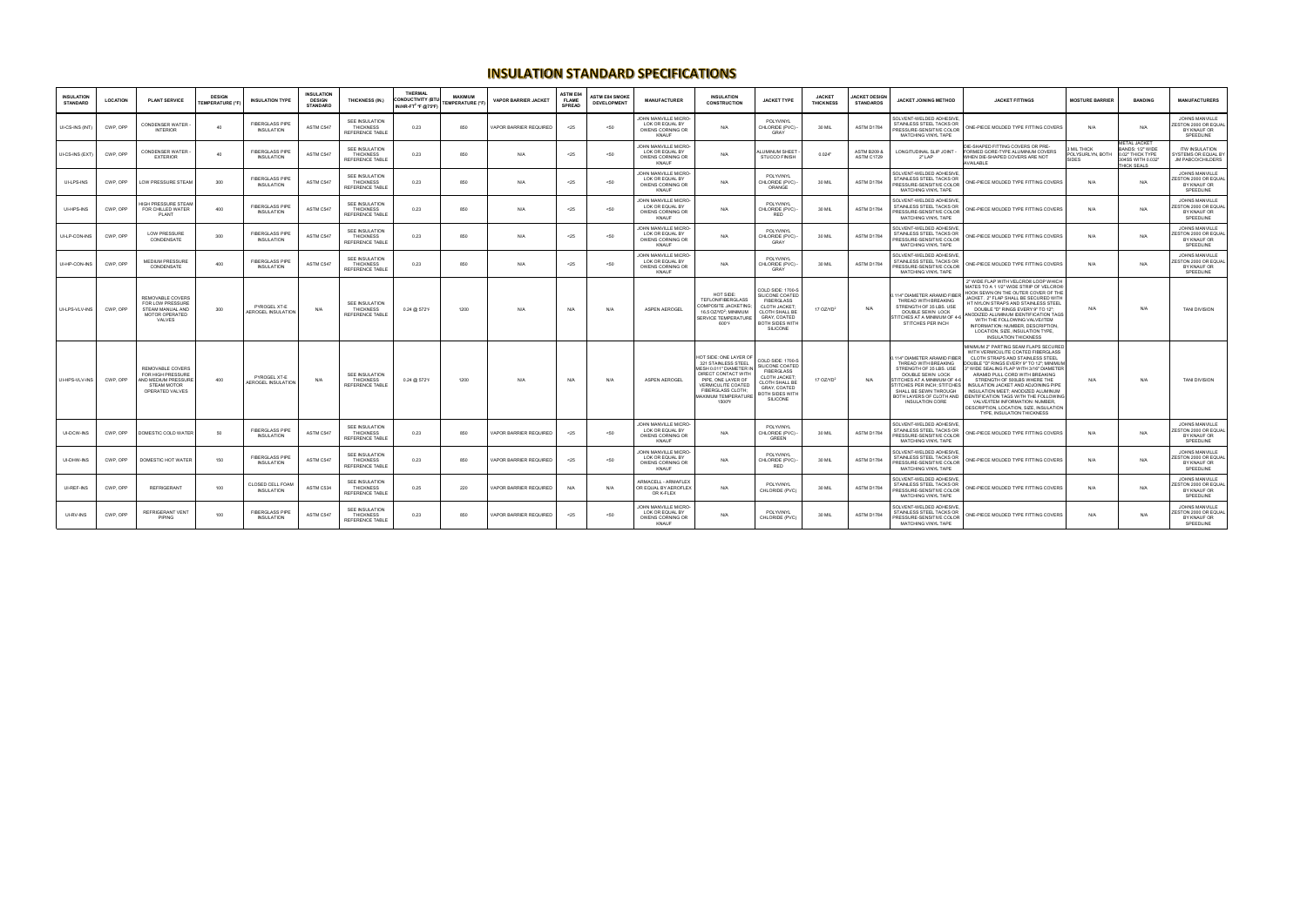## **INSULATION THICKNESS REFERENCE TABLE**

|                            |                                          |                                         |                          |                 |              | <b>INSULATION THICKNESS (IN.)</b> |     |                          |              |               |        |               |                   |     |                          |                          |                          |                                                |                          |                          |
|----------------------------|------------------------------------------|-----------------------------------------|--------------------------|-----------------|--------------|-----------------------------------|-----|--------------------------|--------------|---------------|--------|---------------|-------------------|-----|--------------------------|--------------------------|--------------------------|------------------------------------------------|--------------------------|--------------------------|
| <b>INSULATION STANDARD</b> | <b>INSULATION TYPE</b>                   | <b>JACKET</b>                           | <b>DESIGN TEMP. (°F)</b> | PIPE SIZE (IN.) |              |                                   |     |                          |              |               |        |               |                   |     |                          |                          |                          |                                                |                          |                          |
|                            |                                          |                                         |                          | $\overline{2}$  | $\mathbf{3}$ | 4                                 | 6   | 8                        | 10           | 12            | 14     | 16            | 18                | 20  | 24                       | 30                       | 36                       | 40                                             | 42                       | 48                       |
| UI-GSP-INS                 | <b>MINERAL WOOL</b>                      | <b>BRIGHT ALUMINUM</b>                  | 350                      | 1.0             | 1.5          | 1.5                               | 1.5 | 1.5                      | 2.0          | 2.0           | 2.0    |               | $2.0$ 2.0         | 2.5 | 2.5                      |                          | $\sim$ $-$               | $\sim$                                         |                          |                          |
| UI-MPP-LPS-INS             | <b>MINERAL WOOL</b>                      | <b>BRIGHT ALUMINUM</b>                  | 530                      | 2.0             | 2.5          | 2.5                               | 3.0 | 3.0                      | 3.5          | 4.0           | 4.0    | 4.0           | 4.5               | 4.5 | 4.5                      | $-$                      | --                       | $\sim$                                         |                          |                          |
| UI-MPP-MPS-INS             | <b>CALCIUM SILICATE</b>                  | <b>BRIGHT ALUMINUM</b>                  | 775                      | 3.5             | 4.5          | 4.5                               | 5.5 |                          | 6.0   6.5    | 7.0           | 7.0    | 7.5           | 7.5               | 8.0 | $\vert 8.5 \vert$        | $\overline{\phantom{a}}$ | $\sim$                   | $\sim$                                         |                          |                          |
| UI-MPP-HPS-INS             | <b>CALCIUM SILICATE</b>                  | <b>BRIGHT ALUMINUM</b>                  | 775                      | 3.5             | 4.5          | 4.5                               | 5.5 |                          | 6.0   6.5    | 7.0           | 7.0    | 7.5           | 7.5               | 8.0 |                          |                          |                          | $\sim$ $\sim$                                  |                          |                          |
| UI-MPP-LP-CON-INS          | <b>MINERAL WOOL</b>                      | <b>BRIGHT ALUMINUM</b>                  | 530                      | 2.0             | 2.5          | 2.5                               | 3.0 |                          | $3.0$ 3.5    | 4.0           | 4.0    |               | $4.0 \,   \, 4.5$ | 4.5 | 4.5                      |                          | $- -$                    | $\hspace{0.1mm}-\hspace{0.1mm}-\hspace{0.1mm}$ |                          |                          |
| UI-MPP-MP-CON-INS          | <b>MINERAL WOOL</b>                      | <b>BRIGHT ALUMINUM</b>                  | 775                      | 3.5             | 4.0          | 4.5                               | 5.0 |                          | 5.5   6.0    | 6.0           | 6.5    | 7.0           | 7.0               | 7.0 | 7.5                      |                          |                          | $\sim$                                         |                          |                          |
| UI-MPP-HP-CON-INS          | MINERAL WOOL                             | <b>BRIGHT ALUMINUM</b>                  | 775                      | 3.5             | 4.0          | 4.5                               | 5.0 | $- -$                    |              |               |        |               |                   |     |                          |                          | --                       | $\sim$                                         |                          |                          |
| UI-DSH-INS                 | <b>MINERAL WOOL</b>                      | <b>BRIGHT ALUMINUM</b>                  | 400                      | 1.0             | 1.5          | 1.5                               | 1.5 | $\overline{\phantom{a}}$ | $\mathbf{u}$ | $\mathbf{u}$  | $\sim$ | $\mathbf{u}$  | $-$               |     | $\overline{\phantom{a}}$ | $\sim$                   | $\sim$                   | $\sim$                                         |                          |                          |
| <b>UI-RWS-INS</b>          | <b>ELASTOMERIC</b><br><b>CLOSED CELL</b> | <b>GREEN PVC</b>                        | 100                      | 0.5             | 0.5          | 0.5                               | 0.5 | 0.5                      | 0.5          | 0.5           | 0.5    | 0.5           | 0.5               |     | $0.5$ 0.5                | 0.5                      | $\overline{\phantom{a}}$ | $\sim$                                         |                          |                          |
| UI-BOS/BDS-INS             | <b>MINERAL WOOL</b>                      | <b>BRIGHT ALUMINUM</b>                  | 500                      | 1.5             | 2.0          | 2.0                               | 2.5 |                          | $2.5$ 2.5    | $\mathbf{u}$  | $\sim$ |               |                   |     |                          |                          |                          | $\sim$                                         |                          |                          |
| UI-NRBR-INS (1)            | MINERAL WOOL<br><b>WRAP</b>              |                                         | 300                      | 4.0             | 4.0          | 4.0                               | 4.0 | 4.0                      | 4.0          | 4.0           | 4.0    | 4.0           | 4.0               |     | $4.0 \,   \, 4.0$        | $\mathbf{u}$             | $\sim$ $\sim$            | $\hspace{0.05cm}$                              |                          |                          |
| UI-NRBR-INS (2)            | MINERAL WOOL<br><b>BOARD</b>             | <b>ALUMINUM</b>                         | 300                      | 4.0             | 4.0          | 4.0                               | 4.0 | 4.0                      | 4.0          | 4.0           | 4.0    |               | $4.0 \,   \, 4.0$ |     | $4.0 \,   \, 4.0$        | $\mathbf{u}$             | --                       | $\sim$                                         |                          |                          |
| UI-MPP-LPS-VLV-INS         | <b>PYROGEL</b>                           | <b>GRAY FIBERGLASS</b><br><b>FABRIC</b> | 530                      | 1.0             | 1.0          | 1.0                               |     | $1.0$   1.0              | 1.0          | 1.0           | 1.0    | 1.0           | 1.0               | 1.0 | 1.5                      |                          |                          |                                                |                          |                          |
| UI-MPP-HPS/MPS-VLV-INS     | <b>PYROGEL</b>                           | <b>GRAY FIBERGLASS</b><br><b>FABRIC</b> | 775                      | 1.0             | 1.5          | 1.5                               | 1.5 | 1.5                      | 1.5          | 1.5           | 2.0    | 2.0           | 2.0               | 2.0 | 2.0                      | $\sim$                   | $\sim$                   | $\sim$                                         |                          |                          |
| UI-MUS/PWS-INS (INT)       | <b>CELLULAR GLASS</b><br><b>FOAM</b>     | <b>LIGHT GREEN PVC</b>                  | 40                       | 2.0             | 2.0          | 2.0                               | 2.0 |                          | $2.0$ 2.0    | 2.0           | 2.0    |               | $2.0$   2.0       |     | $2.0$   2.0              | $\mathbf{u}$             | $\sim$                   | $\overline{\phantom{a}}$                       |                          | $\overline{\phantom{a}}$ |
| UI-MUS/PWS-INS (EXT)       | <b>CELLULAR GLASS</b><br><b>FOAM</b>     | <b>LIGHT GREEN PVC</b>                  | 40                       | 1.0             | 1.0          | 1.0                               |     | $1.0$ 1.0 1.0            |              | 1.0           | 1.0    | 1.0           | 1.0               |     | $1.0$   1.0              |                          | $\overline{\phantom{a}}$ | $\sim$                                         | $\sim$                   |                          |
| <b>UI-FW-INS</b>           | <b>MINERAL WOOL</b>                      | <b>BRIGHT ALUMINUM</b>                  | 400                      | 1.0             | 1.5          | 1.5                               |     | $1.5$   $1.5$   $2.0$    |              | $\mathbf{u}$  | $\sim$ |               |                   |     |                          |                          | $-$                      | $\overline{\phantom{a}}$                       |                          |                          |
| UI-GFS-INS                 | <b>FIBERGLASS</b>                        | YELLOW PVC                              | 100                      | 1.0             | 1.0          | 1.0                               | 1.0 |                          | $1.0$ 1.0    | $\sim$ $\sim$ | $\sim$ | $\sim$ $\sim$ |                   |     |                          |                          | $- -$                    | $\sim$                                         |                          |                          |
| UI-SEW-INS (INT)           | <b>FIBERGLASS</b>                        | <b>WHITE PVC</b>                        | 35                       | 1.0             | 1.0          | 1.0                               |     | $1.0$   1.0   1.0        |              | 1.0           | 1.0    | 1.0           | 1.0               |     | $1.0$   1.0              | $\mathbf{u}$             | $\overline{\phantom{a}}$ | $\sim$                                         |                          |                          |
| UI-SEW-INS (EXT)           | <b>FIBERGLASS</b>                        | <b>WHITE PVC</b>                        | 35                       | 1.0             | 1.0          | 1.0                               |     | $1.0$   1.0              | 1.0          | 1.0           | 1.0    | 1.0           | 1.0               |     | $1.0$   1.0              | $\overline{\phantom{a}}$ | $\overline{\phantom{a}}$ | $\sim$                                         |                          |                          |
| UI-HWS/HWR-INS             | <b>FIBERGLASS</b>                        | PURPLE PVC                              | 250                      | 3.0             | 3.0          | 3.0                               |     | $3.0$ 3.0 3.0            |              | 3.0           | 3.0    |               | $3.0$ 3.0         |     | $3.0$ 3.0                | $\sim$                   | $\overline{\phantom{a}}$ | $\sim$                                         | $\overline{\phantom{m}}$ |                          |
| UI-PCW-INS (CS)            | <b>FIBERGLASS</b>                        | <b>GREEN PVC</b>                        | 40                       | 1.0             | 1.0          | 1.0                               | 1.0 | 1.0                      | 1.0          | 1.0           | 1.0    | 1.0           | 1.0               |     | $1.0$   1.0              | $\mathbf{u}$             | $\overline{\phantom{a}}$ | $\overline{\phantom{a}}$                       | $\overline{\phantom{a}}$ | Н,                       |